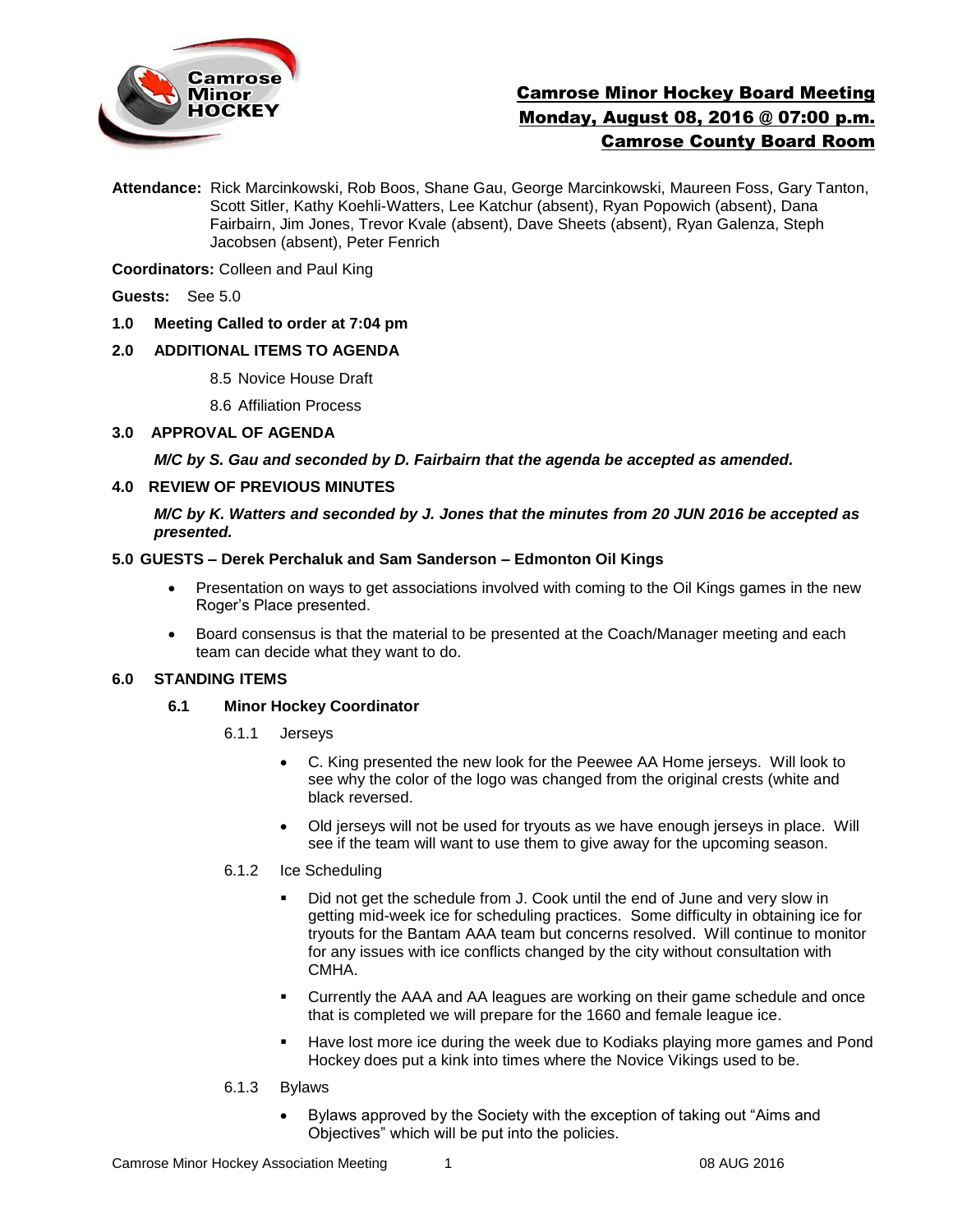## **6.2 Directors**

- 6.2.1 Registrations
	- Will have the next registration on August 23, Colleen and Paul will look after it. Not likely to be as busy as the majority came through in June.
- 6.2.2 Promotions and Public Relations
	- 6.1.2.1 Montreal Canadians Alumni Fundraiser
		- No further information obtained.
	- 6.1.2.2 NHL Old timer's Fundraiser
		- C. King informed contact that we are unable to do it this year.
	- 6.1.2.3 Black and Blue Campaign
		- Article in the paper regarding a contest to find a logo to put on the hockey helmets released without the knowledge of M. Foss.
		- S. Dobos would like to present at the Coach/manager meeting
- 6.2.3 Sponsorship
	- S. Jacobsen and D. Sheets have been working on renewing most of the sponsors. Will need to know if Dutchmen will renew as Midget Nordics will have new jerseys and sponsorship bars will need to be put on them.
- 6.2.4 Evaluation / Tryouts
	- Tryout schedule given to S. Gau and approved as is and ready to post to the website.
- 6.2.5 Equipment
	- Everything received minus the reebok socks from Battle River Sports Excellence.
- 6.2.6 Rep Team (AA and A Teams)
	- Interviews have taken place and will ratify closer to tryout dates. Board members to be aware that e-mail ratifications will be used.
- 6.2.7 Non Rep Teams (B Teams and below)
	- No action required at this time until closer to start up dates. C. King to forward current applications to S. Sitler and J. Jones.
- 6.2.8 Coach Mentorship
	- Tentative schedule drawn up for Oct 22 Hockey Day and will require all three, ice surfaces for the day.
	- Tailgate party at 4:30 prior to the Kodiak Game.
	- Will need many volunteers to ensure everyone gets to where they need to be.
- 6.2.9 RIC
	- Schedule received after the meeting and level 1 clinic will be held October 8 and Senior Level on October 23.
	- E-learning is now available.
- 6.2.10 Division Directors
	- Will look at coordinating meetings 2 3 times with coaches during the year for the Division Directors
	- Each Division Director is asked to attend the first tryout meeting to make parents aware of whom it is.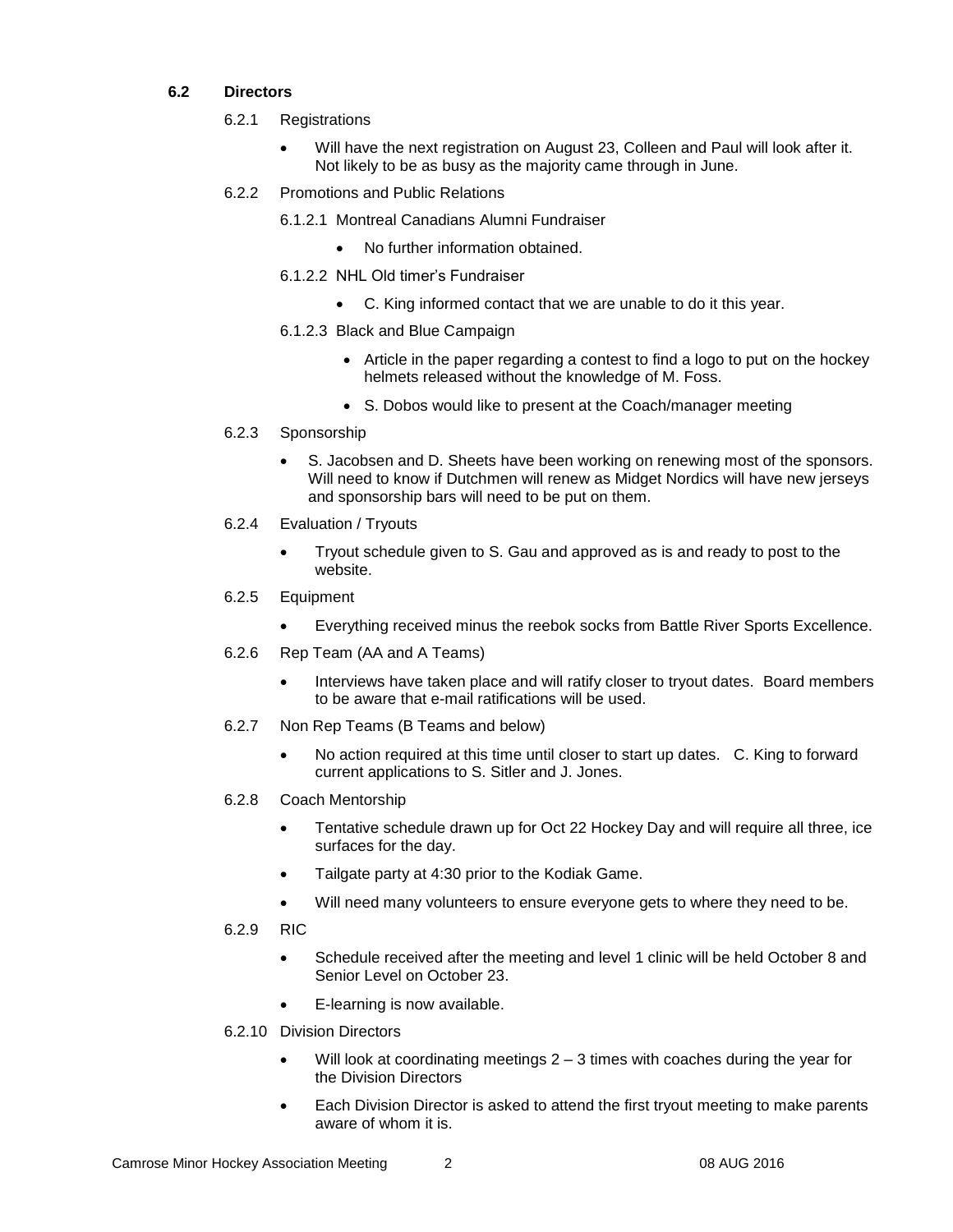## **7.0 OLD BUSINESS**

- 7.1 Coaching Applications
	- No further ads to go out but will need to recruit at the rink if required.
- 7.2 Ref Mentorship
	- Nothing to report.
- 7.3 Follow-up with Maskwacis
	- No feedback received. No further action required.
- 7.4 Novice Acceleration Requests
	- All three families contacted and only one had concerns. Will review numbers after our next registration.
- 7.5 Female Junior Hockey Update Camrose
	- Will not be going ahead as could not get enough helpers.

## **8.0 NEW BUSINESS**

- 8.1 Player Movement Requests
	- 8.1.1 Leduc AA Player Movement Requests
		- Peewee AA and Bantam AA player wanting to go to Leduc instead of Camrose and Hockey Alberta rejected the request.
	- 8.1.2 Lars Olaveson
		- Strathcona has given him an outright release and Hockey Alberta has advised Mr. Olaveson that he cannot go directly to Camrose. He needs to find a host association closest to him and Leduc considering taking him.
	- 8.1.3 Logan Dowhaniuk
		- Currently in the appeal process with Hockey Alberta to come here for Bantam AAA.
	- 8.1.4 Maiya Bentley
		- Approved to tryout in Sherwood Park instead of Leduc as has played there for the last three years.
	- 8.1.5 Greg Nelson
		- Has been approved to tryout in Camrose instead of Medicine Hat. Currently resides in Veteran.
	- 8.1.6 Cole Lewis
		- Approved to go back to Leduc Midget AAA to tryout instead of Sherwood Park as he played with Leduc the previous season.
- 8.2 Hockey Alberta Application for Rink Dividers
	- K. Watters put in an application and have not received word if CMHA has been approved.
- 8.3 Prosmart
	- Program approved by Hockey Alberta to do practice plans. It is a free program and will need to do a small presentation at the coach/manager meeting.
- 8.4 Letter to the City RE: Ice Scheduling
	- Reply received and will continue to work with the City of Camrose Ice Scheduler.